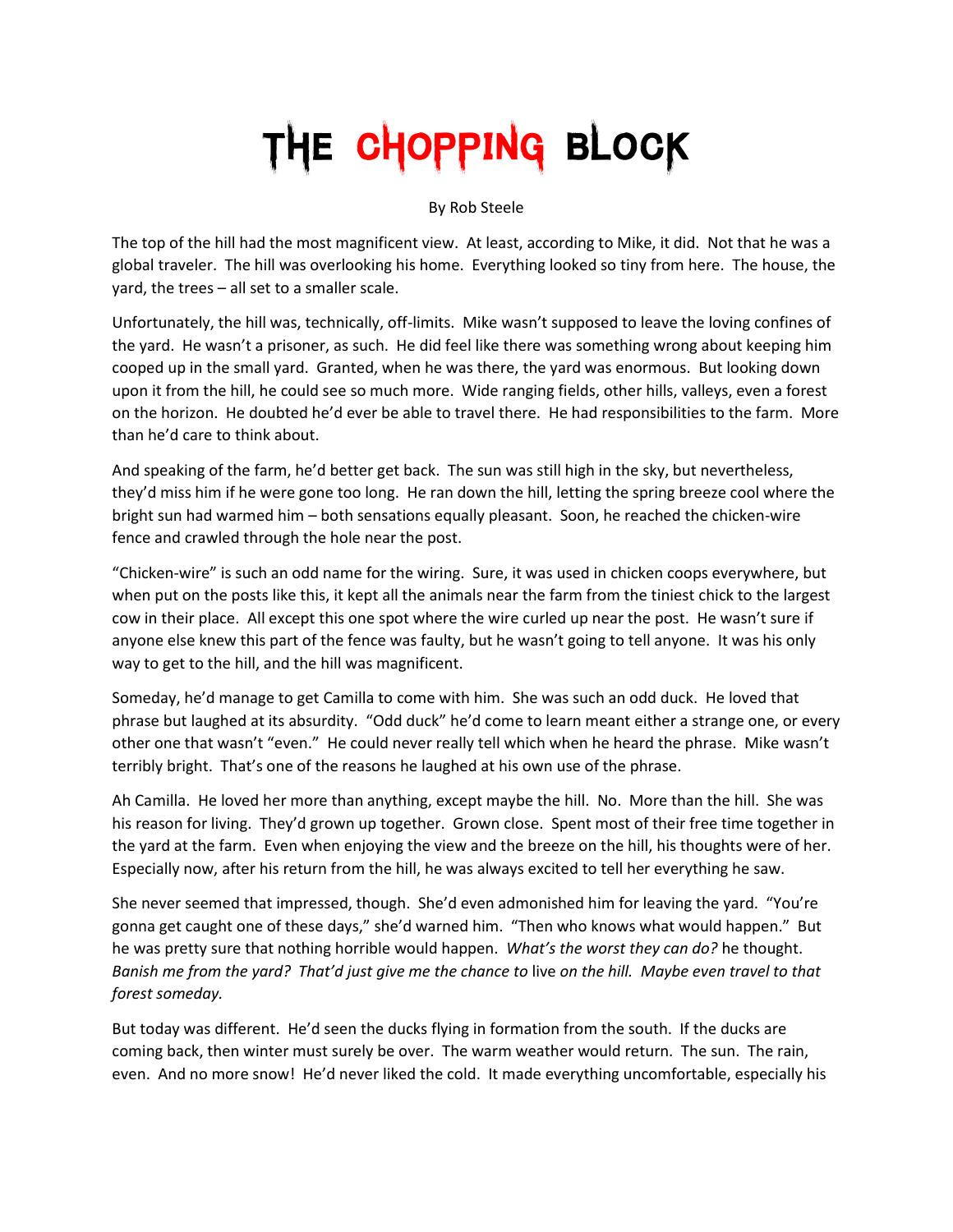feet – and he hated that. He knew Camilla was like that, too. Most of their friends were. That's why she'd be excited to learn about the ducks.

He ran through the yard, unable to contain his excitement. He passed all the animals without noticing any of the changes. The sheep looked dejected. The pigs looked despondent. Even the cows looked downhearted. All except Bernie, but he was a St. Bernard and looked that way all the time. One thing he did notice, was the tree stump. It was off to one side of the yard, as it always had been. It would be truly strange for that to move. But today, it had an axe stuck in it. And something else caught his eye. He moved closer and noticed something caught between the axe blade and the stump. A feather. His eyes widened in horror. No. Not just a feather. One of Camilla's feathers.

I should probably tell you at this point that Mike and Camilla are chickens.

Technically, Mike is a rooster. But that didn't lessen the pain of seeing one of his beloved's feathers on the chopping block. He wasn't sure how it got that name. He'd never seen it used, only heard the rumors when someone left the yard. "Where's Steve?" "He was sent to the chopping block." And everyone would shudder and recoil in horror. Mike didn't believe any of that. What an absurd thought!

But if there's an axe here, now, and Camilla's feather… he rushed to the coop, catching his comb on the way through the door. All of the chickens were accounted for, except Camilla, and they were all weeping - as much as a chicken can weep. He asked where Camilla was. They could all see he was worried, but all they managed to tell him was, "the chopping block."

He couldn't believe it. She wouldn't leave without him. She loved him too! He just knew it. He ran out of the coop. Someone else in the yard must know where she went. But who to ask. The sheep were closest. The closest sheep gave him a look of sympathy. That must mean the sheep knew where Camilla was! If only he spoke sheep. That won't do him any good.

The pigs! Clarence has a good view of the yard. And he also had a good rapport with the pigs. They were raised together, after all. And Mike's father had that showbiz thing going with Clarence's dad. He was told that back in the day, before Mike was born, that his father did a comedy routine with Clarence Sr. called Bacon and Eggs. Mike was told that it was a sight to behold. Until that one day that Clarence Sr. disappeared. He was told it was the "chopping block," but that doesn't make any sense. How could a simple tree stump be responsible for all of the missing?

But when he got to the pen, Clarence was simply laying in the mud with a mournful expression. He tried to perk up when he saw Mike, but it was no good. The smile lasted but a nonce and was replaced with an even more dejected countenance. "I'm sorry, Mike," he snorted. "It was that damned chopping block!"

Again, with the chopping block! Did no one around here have any common sense? It was like the time he announced that he and Camilla were a couple. The sheep were befuddled for weeks because Camilla was also the name of one of the cows. To this day, he's told that some of the sheep still wonder how that works.

"Woof!" he heard from behind him. It was Bernie. "I know you're looking for Camilla. I know what happened. But first, I need to know why you didn't just come to me. I would have thought my downhearted expression would have been a giveaway."